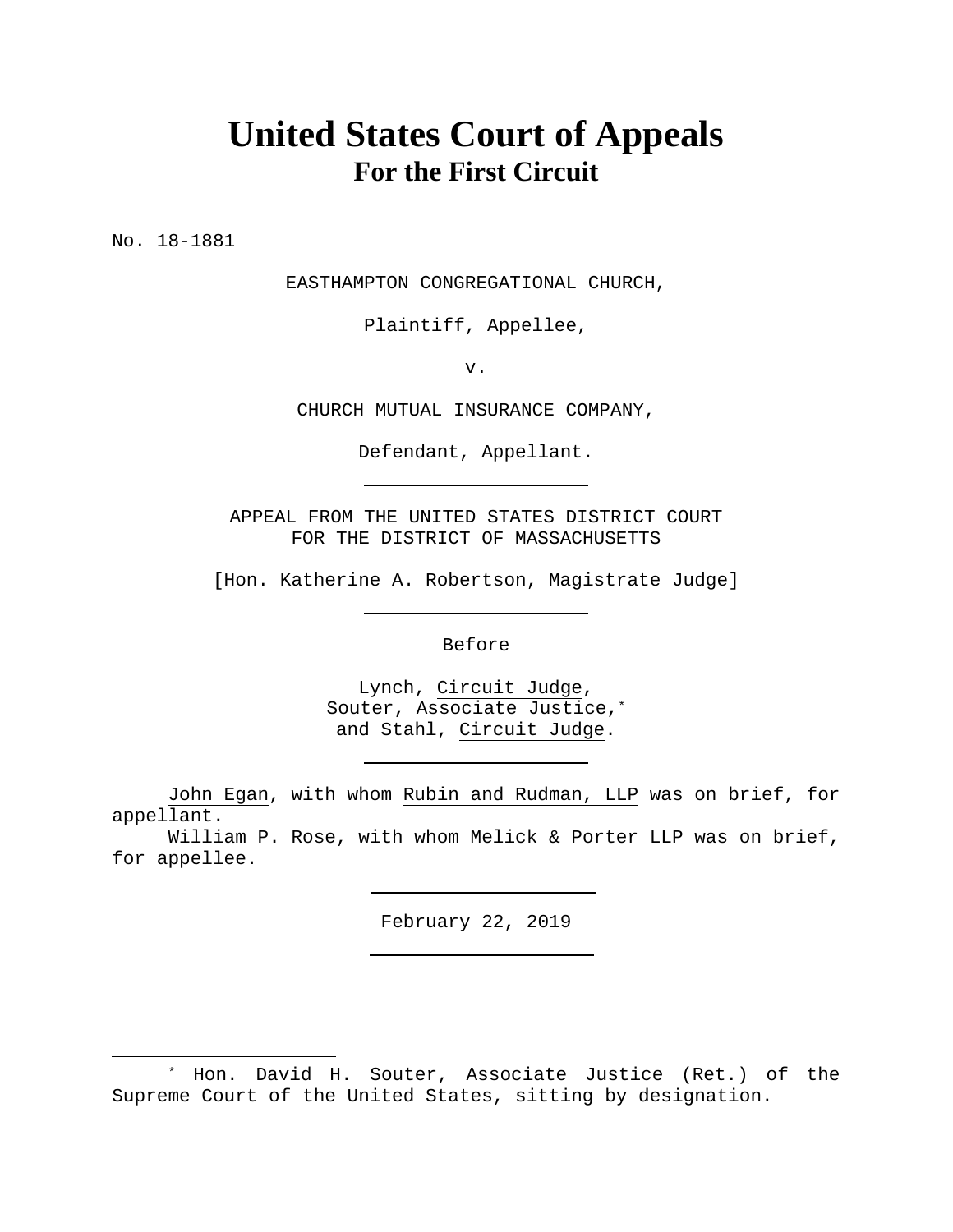**STAHL**, **Circuit Judge**. This appeal requires the interpretation of words and terms in an insurance policy. Plaintiff-Appellee Easthampton Congregational Church (the "Church") had a property insurance policy (the "Policy") with Defendant-Appellant Church Mutual Insurance Company (the "Insurance Company"). On April 25, 2016, the ceiling in one section of the Church collapsed. The Church filed a claim pursuant to the Policy, which the Insurance Company denied. The Church then filed suit, seeking a declaratory judgment that the claim was covered. On cross-motions for summary judgment, the district court ruled for the Church. Noting that the Policy did not define the word "decay," the court adopted a dictionary definition of the word and used that definition to conclude that the Policy provided coverage. We affirm, albeit for different reasons.

#### **I. Factual Background**

#### **A. The Insurance Policy**

The Policy was in effect at the time of the collapse and carries a coverage limit of \$5,353,000. The parties agree that the damaged section of the Church, Fellowship Hall, "is among the [covered] premises described in the [P]olicy's Declarations Page."

The coverage provisions are governed by two primary forms. The first is the "Building and Personal Property Coverage Form," which covers "direct physical loss of or damage to Covered Property . . . caused by or resulting from any Covered Cause of

 $- 2 -$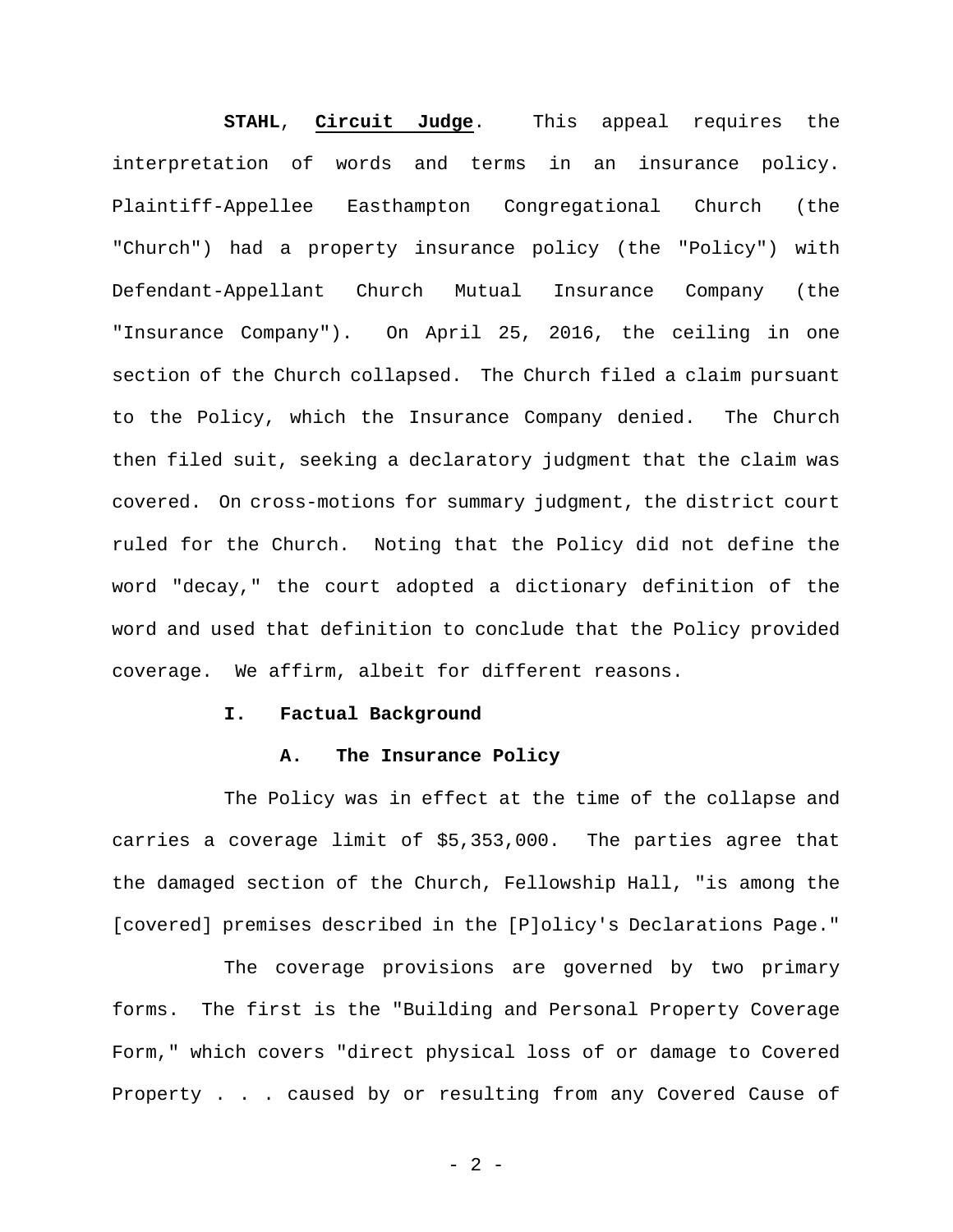Loss." The second is the "Causes of Loss - Special Form." That form sets forth various exclusions and limitations in Sections B and C, respectively.

The Insurance Company argues that two exclusionary clauses are relevant to this case. First, in Section B-2(d), the Policy includes a "Wear and Tear Exclusion" which states:

> We will not pay for loss or damage caused by or resulting from any of the following:

. . .

- d. (1) Wear and tear;
	- (2) Rust, or other corrosion, decay, deterioration, hidden or latent defect, or any quality in property that causes it to damage or destroy itself;<sup>[1]</sup>

Second, in Section  $B-3(c)$ , the Policy includes a "Faulty Construction Exclusion" which excludes coverage for:

> loss or damage caused by or resulting from any of the following [sections] but if an excluded cause of loss that is listed in [the following sections] results in a Covered Cause of Loss, we will pay for the loss or damage caused by that Covered Cause of Loss.

. . .

. . .

 $\overline{a}$ 

c. Faulty, inadequate, or defective:

 $1$  The Insurance Company did not cite the exclusions for "wear and tear" and for "any quality in property that causes it to damage or destroy itself" in its letters to the Church denying coverage, though it did raise them before the district court.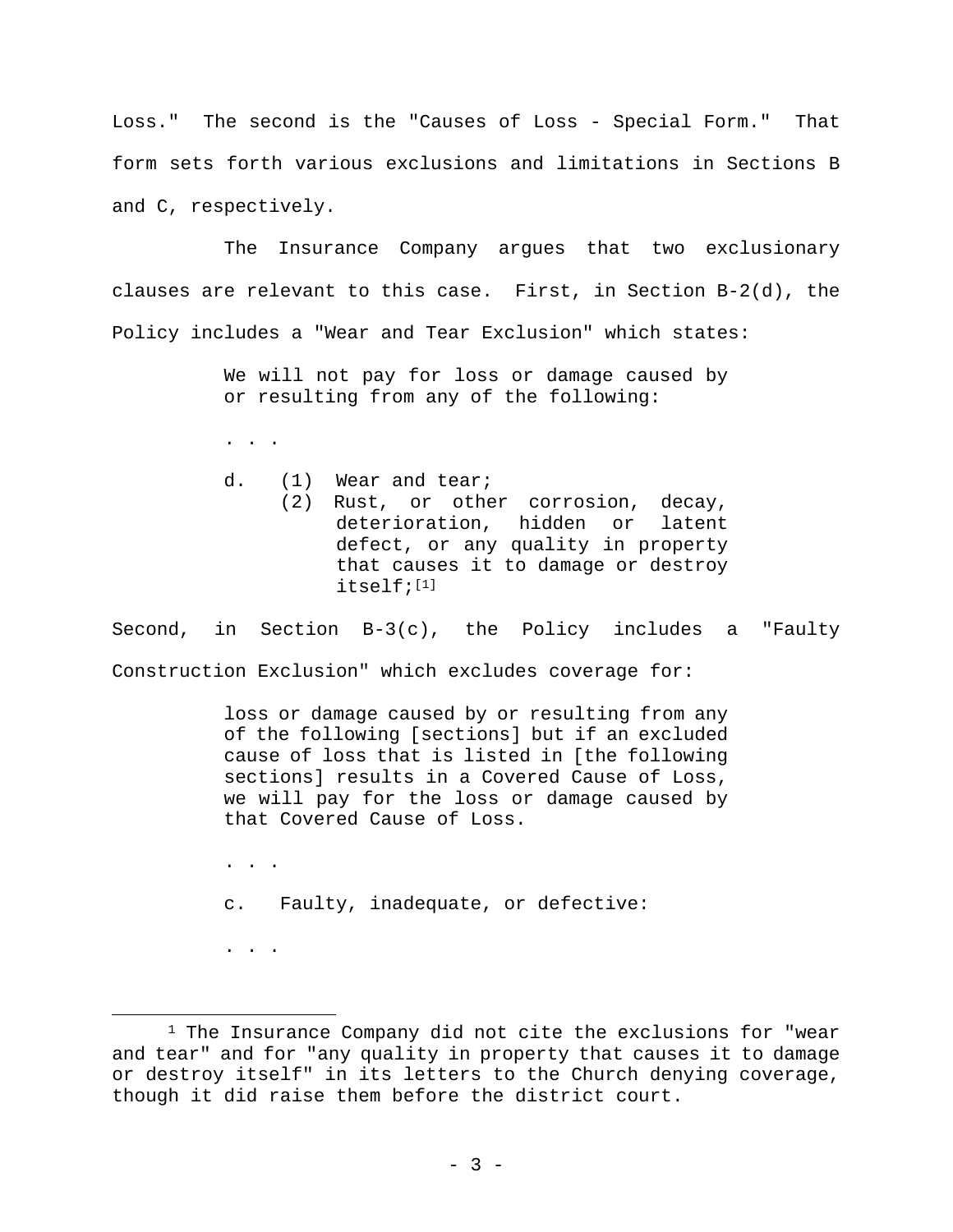- (2) Design, specifications, workmanship, repair, construction, renovation, remodeling, grading, compaction;
- (3) Materials used in repair, construction, renovation, or remodeling; or
- (4) Maintenance;

of part or all of any property on or off the described premises.

In Section B-2(j), the Policy also includes a "Collapse

Exclusion" which excludes coverage for:

Collapse, except as provided below in the Additional Coverage - Collapse [provision]. But if collapse results in a Covered Cause of Loss at the described premises, we will pay for the loss or damage caused by that Covered Cause of Loss.

The Additional Coverage - Collapse provision, Section D-2, in turn

states:

The term Covered Cause of Loss includes the Additional Coverage - Collapse as described and limited in [the sections] below.

- 1. With respect to buildings:
	- a. Collapse means an abrupt falling down or caving in of a building or any part of a building with the result that the building or part of the building cannot be occupied for its intended purpose;
- . . .
- 2. We will pay for direct physical loss or damage to Covered Property, caused by collapse of a [Covered Property] . . . if the collapse is caused by one or more of the following: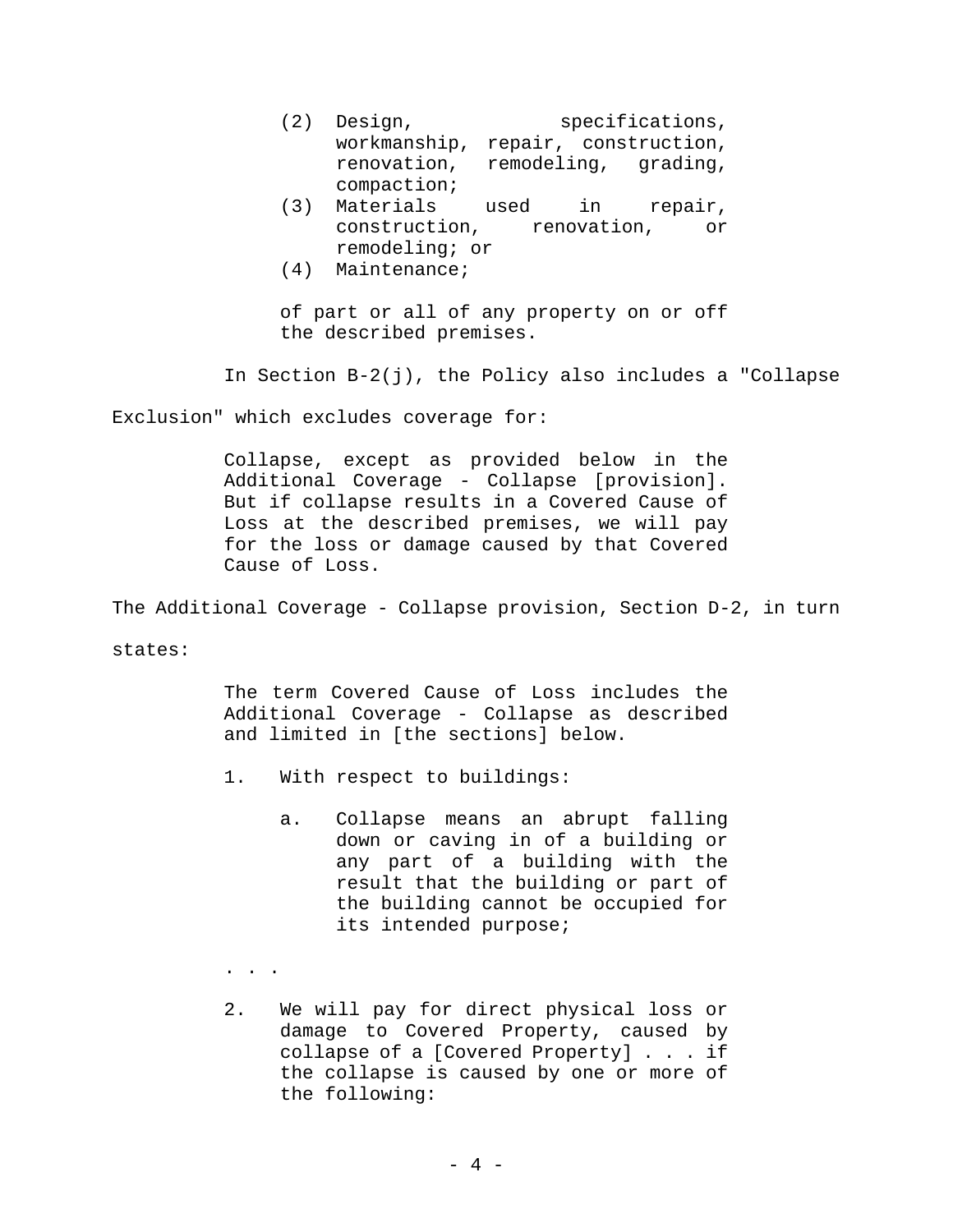. . .

. . .

- b. Decay that is hidden from view, unless the presence of such decay is known to an insured prior to collapse;
- f. Use of defective material or methods in construction, remodeling, or renovation if the collapse occurs during the course of the construction, remodeling, or renovation. However, if the collapse occurs after construction, remodeling, or renovation is complete and is caused in part by a cause of loss listed in [the previous sections]; we will pay for the loss or damage even if use of defective material or methods, in construction, remodeling, or renovation, contributes to the collapse.

Therefore, although Section B-2(j) excludes coverage for collapses generally, Section D-2 effectively reinstates coverage under limited circumstances, including where the collapse was caused in part by "[d]ecay that is hidden from view." It is noted that the Policy does not define the word "decay."

### **B. The Ceiling Collapse**

On April 25, 2016, the ceiling in the Fellowship section of the Church fell to the floor. The Church promptly reported the incident to the Insurance Company. Eight days later, at the request of the Insurance Company, forensic engineer Joseph Malo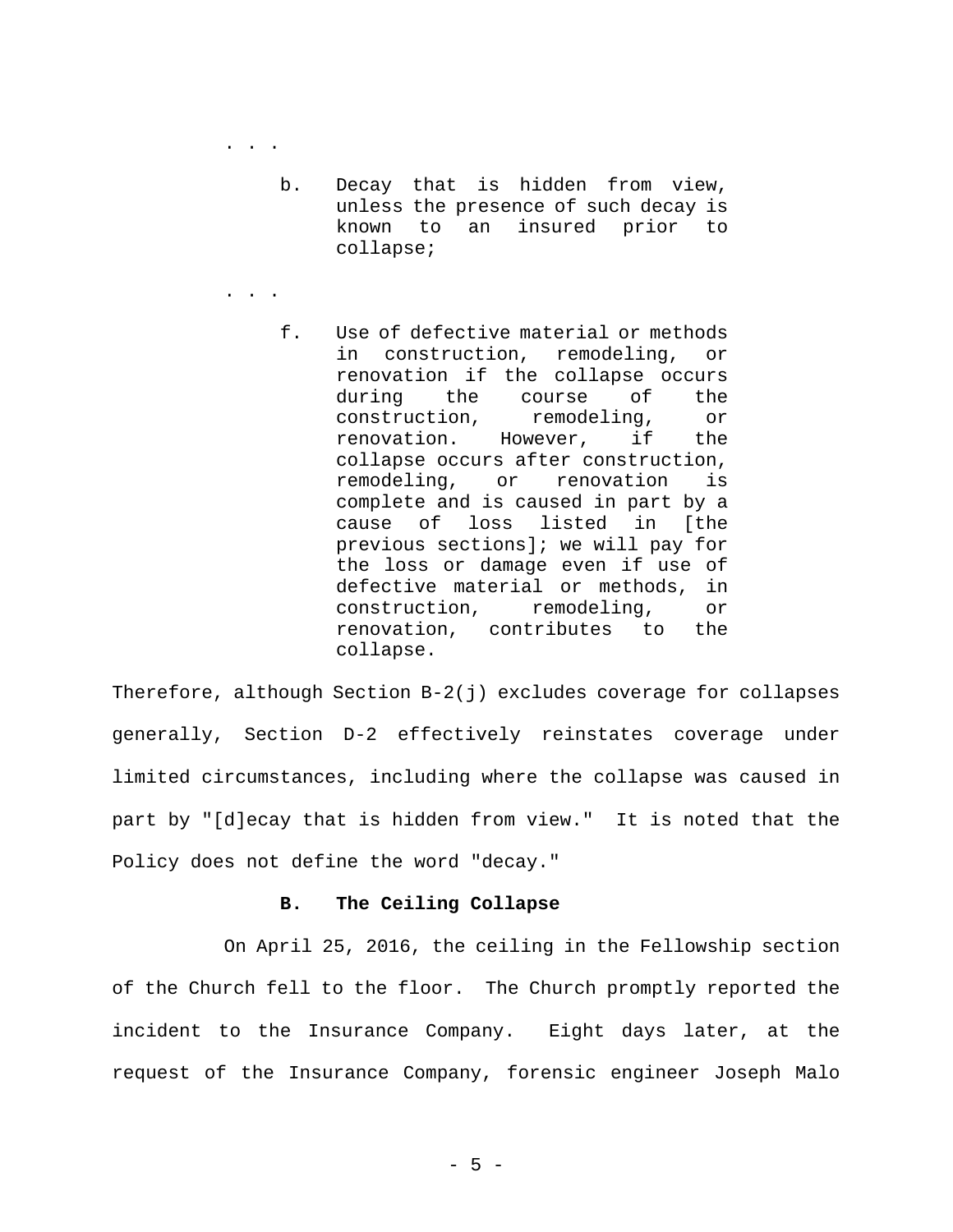inspected the ceiling collapse and detailed his findings in a written report. The parties accepted the contents of Malo's report as "agreed material facts."

In that report, Malo wrote that the ceiling "consist[ed] of three different types of materials installed one over the other with a total thickness of approximately 3 [and] 3/4 inches." "The original ceiling [was] constructed with wood lath and plaster attached to boards" spaced twelve inches apart. The boards themselves "were attached to the ceiling joists" by "cut nails with approximately 1 [and] 3/4-inch penetration." Although the boards were nailed to the joists, the wood lath and plaster were attached only to the boards. Sometime after the original ceiling was constructed, two more ceiling layers were installed. The second layer consisted of drywall affixed to boards, which were then nailed directly into the plaster. The third layer consisted of ceiling tiles that were attached directly to the surface of the drywall. Neither the second nor third layers were attached to the ceiling joists. In addition, there was approximately ten inches of insulation blown into the space above the ceiling. Therefore, the only support for the three layers of ceiling materials and insulation was the original nails that fastened the first layer of boards to the ceiling joists.

Malo concluded that "nail withdrawal" by the smooth nails used to secure the original boards to the joists caused the

- 6 -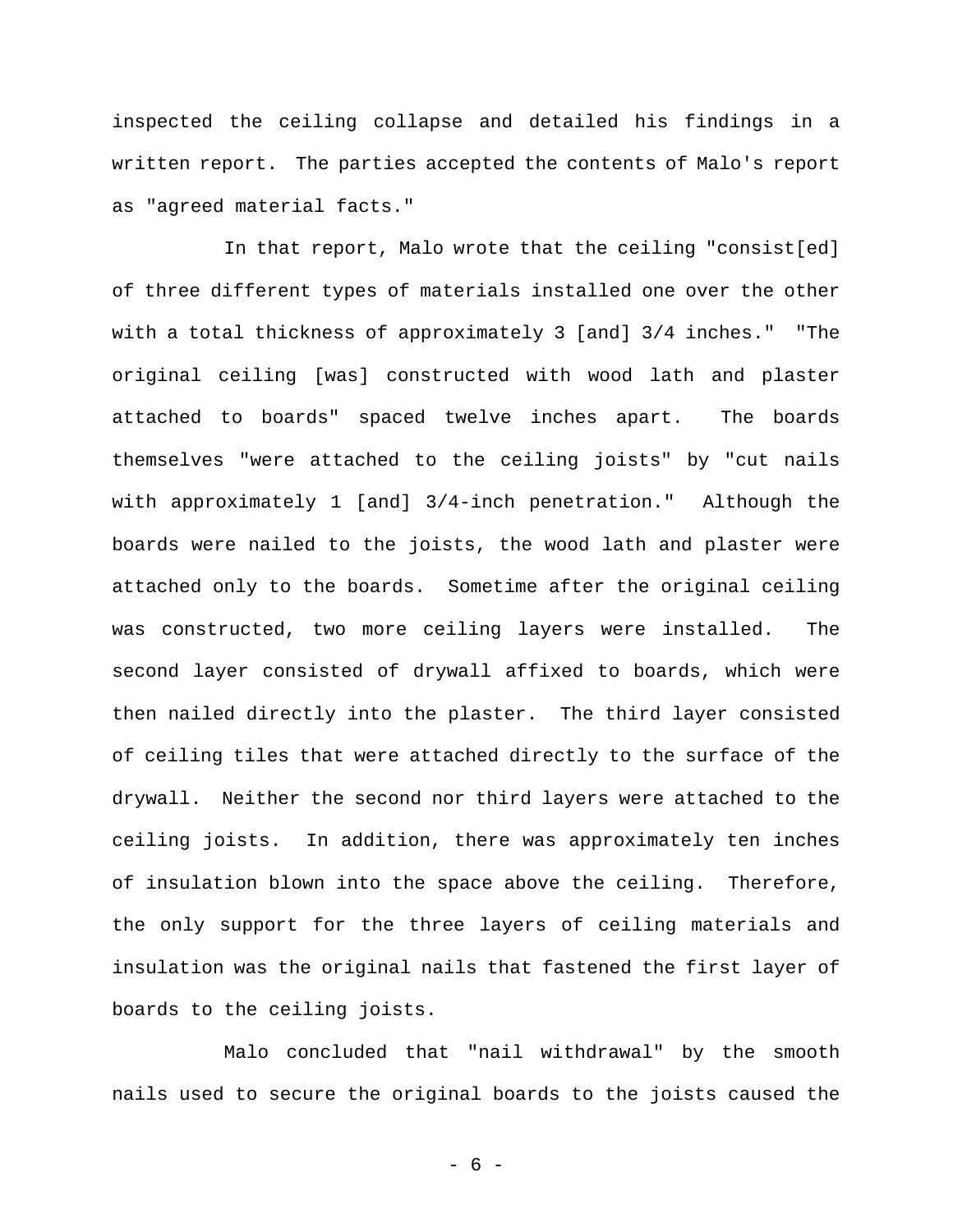ceiling collapse. He observed that "cyclical volumetric changes induce[d] by normal temperature and moisture changes in the building materials" had caused the nails' connection to the joists to weaken. Eventually, the nails completely pulled out, "leaving only holes in the bottoms of the ceiling joists." In other words, the collapse was caused by the "progressive failure of the fasteners used to attach the layers of ceiling to the ceiling joists due to the weight of the ceiling."

### **C. Denial of Coverage**

On May 19, 2016, the Insurance Company denied the Church's claim, relying on Malo's report. As relevant here, the Insurance Coverage cited the Faulty Construction Exclusion, stating that "[t]he fasteners used to uphold the ceiling were inadequate for the size/weight of the ceiling, and the ceiling system was not adequately fastened to the structure." The Church asked the Insurance Company to reconsider its decision, arguing that the collapse was covered under the Additional Coverage - Collapse provision. However, on July 1, 2016, the Insurance Company denied the reconsideration request.

On September 26, 2016, the Church, through counsel, sent the Insurance Company a letter detailing its position that the loss caused by the ceiling collapse was a covered event under the Policy. The Church disputed the application of the Faulty Construction Exclusion, claiming that because the ceiling lasted

- 7 -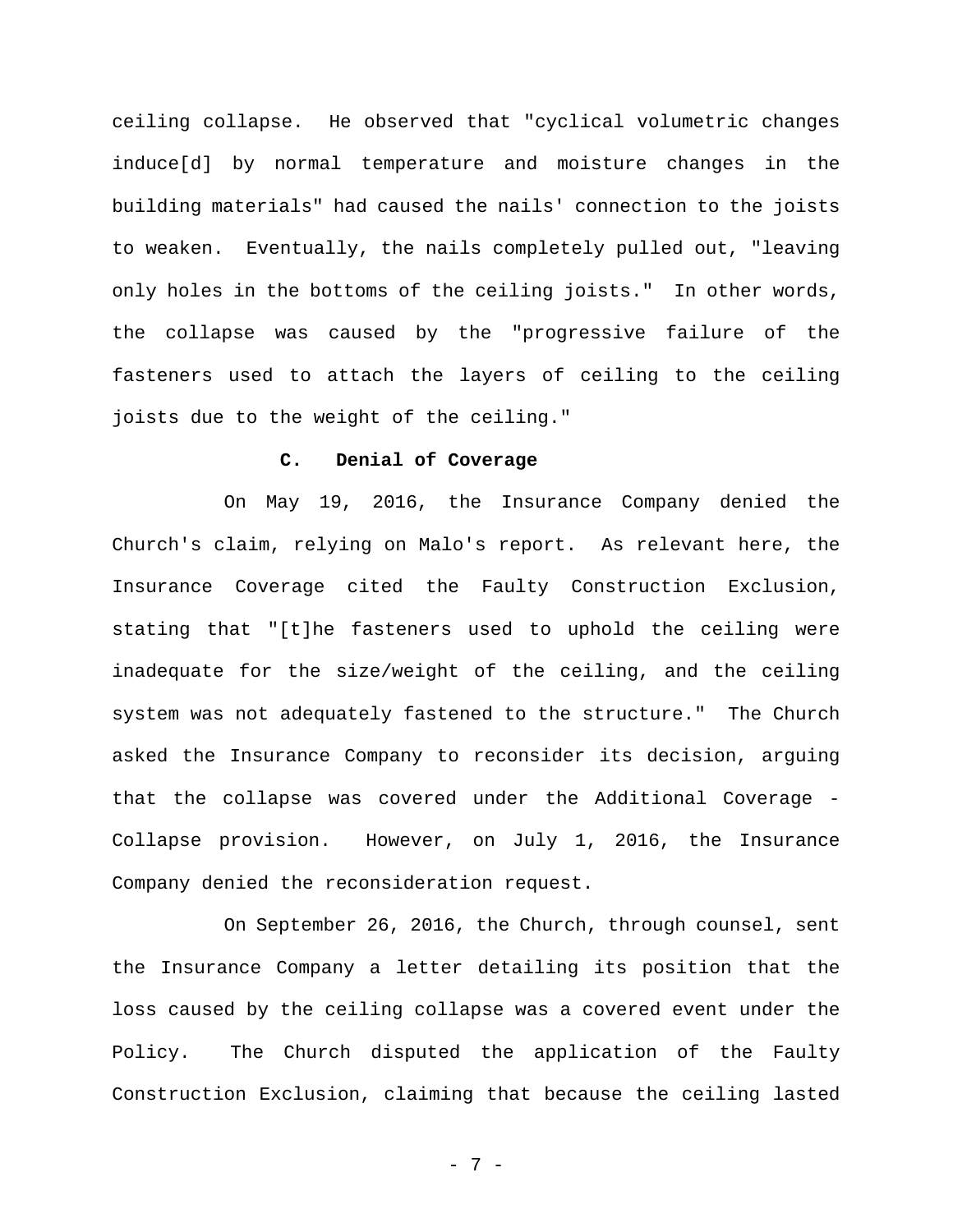approximately sixty years, its construction was "entirely effective." In addition, the Church argued that the collapse was caused by hidden decay and so was covered by the Additional Coverage - Collapse provision. It noted that Malo's report concluded that the collapse occurred because of nail withdrawal, which was a "progressive failure" that "could have taken a period of years to occur."

The Insurance Company replied by letter through counsel on October 21, 2016, reiterating its prior position that the collapse occurred because of "faulty construction." Specifically, it argued that Malo's report concluded that the ceiling's construction was flawed because the second and third layers were not securely fastened to the ceiling joists. The letter also rejected the Church's allegation that hidden decay contributed to the collapse.

## **II. Procedural Background**

1

The Church filed suit in Massachusetts Superior Court in April 2017 seeking a declaratory judgment that the Policy provided coverage for the collapse. The Insurance Company timely removed the case to federal court based on diversity jurisdiction.2 Both

<sup>2</sup> The Church is an organization located in Easthampton, Massachusetts; the Insurance Company is a corporation with its principal place of business in Merrill, Wisconsin; and the amount in controversy exceeds \$75,000.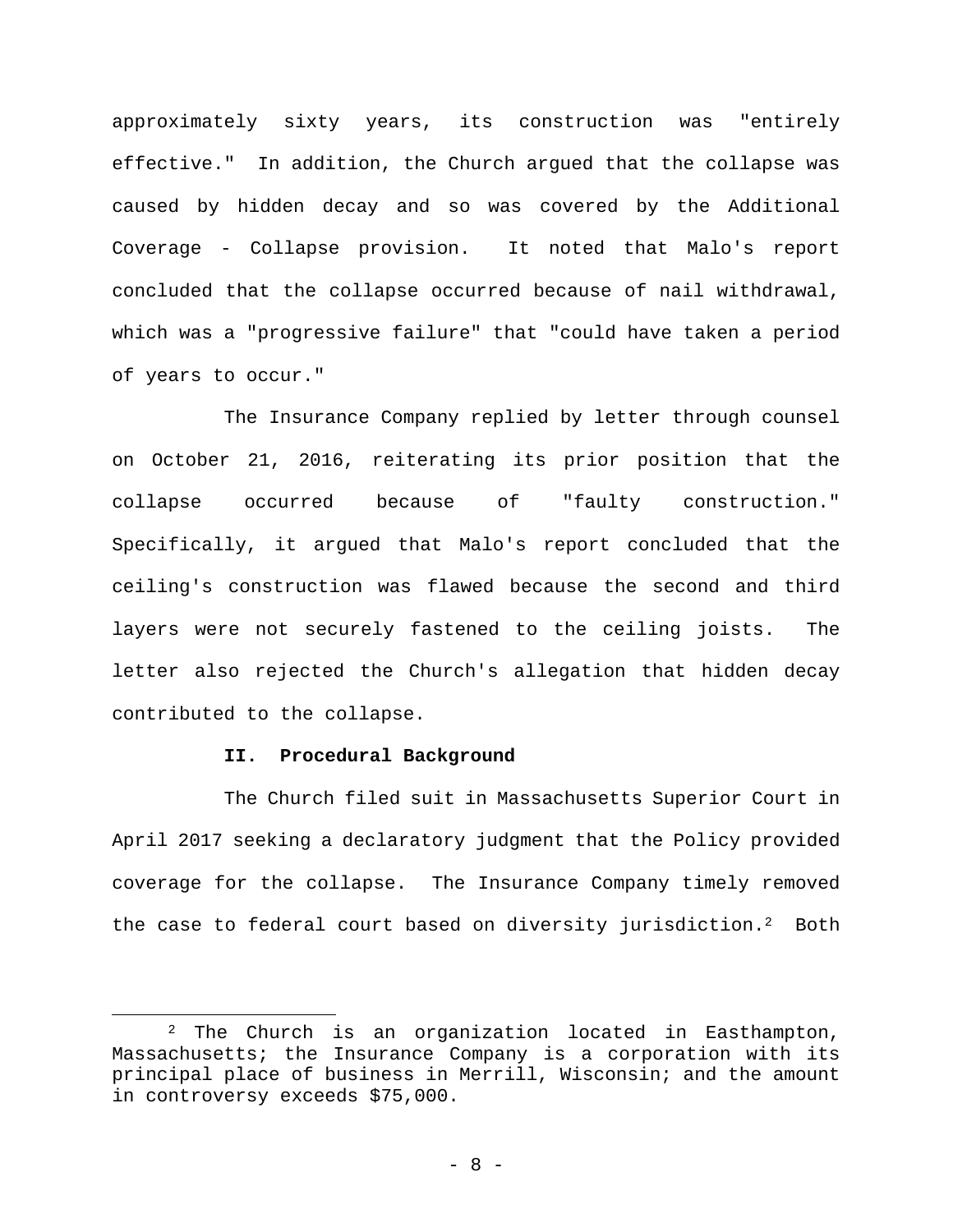parties consented to have the case heard by a magistrate judge and filed cross-motions for summary judgment.

On May 10, 2018, the district court granted summary judgment for the Church. Easthampton Congregational Church v. Church Mut. Ins. Co., 322 F. Supp. 3d 230 (D. Mass. 2018). The court concluded that the collapse resulted at least in part from "hidden decay" such that the Additional Coverage - Collapse provision applied. Id. at 235-41. After noting that the Policy failed to define "decay," the court looked to dictionary definitions of that term and adopted a definition that encompassed "a gradual deterioration or decline in strength or soundness." Id. at 236-37. From there, the court held that there was sufficient evidence (i.e., the Malo report) to show that the collapse "was 'caused in part' by 'decay'" "hidden from view" - namely, the gradual nail withdrawal. Id. at 236-38. Accordingly, it held that the collapse fell within the Additional Coverage - Collapse provision. Id. Because that provision expressly provided coverage, the court declined to address the Insurance Company's arguments that the Wear and Tear and Faulty Construction Exclusions applied. Id. at 241-42. This timely appeal followed.

# **III. Analysis**

#### **A. Legal Framework**

We review the district court's grant of summary judgment de novo. AJC Int'l, Inc. v. Triple-S Propiedad, 790 F.3d 1, 3

- 9 -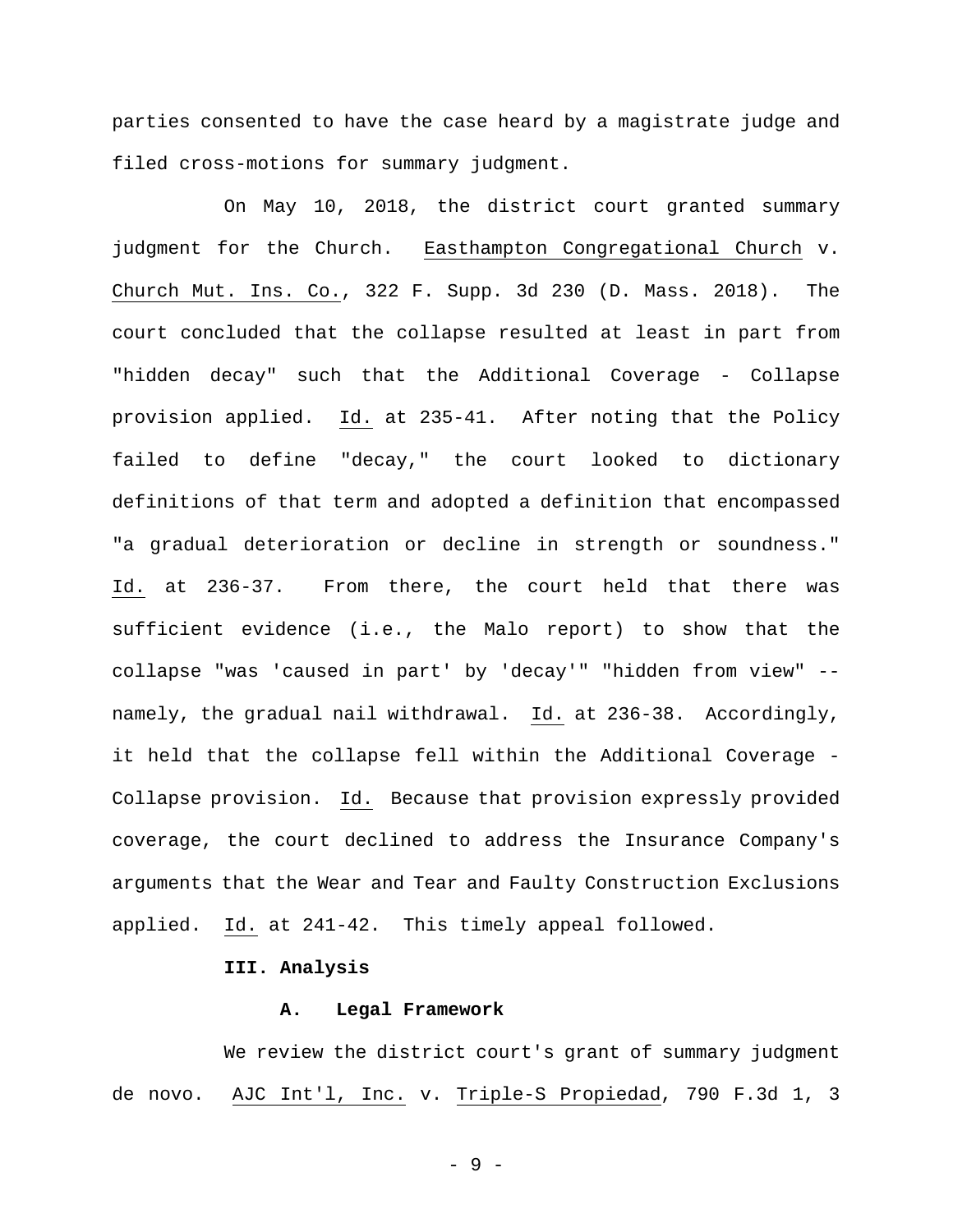(1st Cir. 2015). "Cross motions [for summary judgment] simply require us to determine whether either of the parties deserves judgment as a matter of law on facts that are not disputed." Littlefield v. Acadia Ins. Co., 392 F.3d 1, 6 (1st Cir. 2004) (quotation marks and citation omitted).

"Because this case is brought in diversity jurisdiction, we must look to state law for the substantive rules of decision." Sanders v. Phoenix Ins. Co., 843 F.3d 37, 42 (1st Cir. 2016) (citing Erie R.R. Co. v. Tompkins, 304 U.S. 64, 78 (1938)). The parties agree that Massachusetts law controls the disposition of this case. See Artuso v. Vertex Pharm., Inc., 637 F.3d 1, 5 (1st Cir. 2011) ("In determining which state's law applies, a diversity court is free to honor the parties' reasonable agreement.").

"[T]he construction of an insurance policy is a question of law . . . ." Lind-Hernández v. Hosp. Episcopal San Lucas Guayama, 898 F.3d 99, 103 (1st Cir. 2018) (internal quotation marks and citation omitted). "Under Massachusetts law, we construe an insurance policy under the general rules of contract interpretation, beginning with the actual language of the policies, given its plain and ordinary meaning." AIG Prop. Cas. Co. v. Cosby, 892 F.3d 25, 27 (1st Cir. 2018) (internal quotation marks, alterations, and citation omitted).

As a general matter, in Massachusetts, the insured bears the "initial burden of showing that the case involves a generally

 $- 10 -$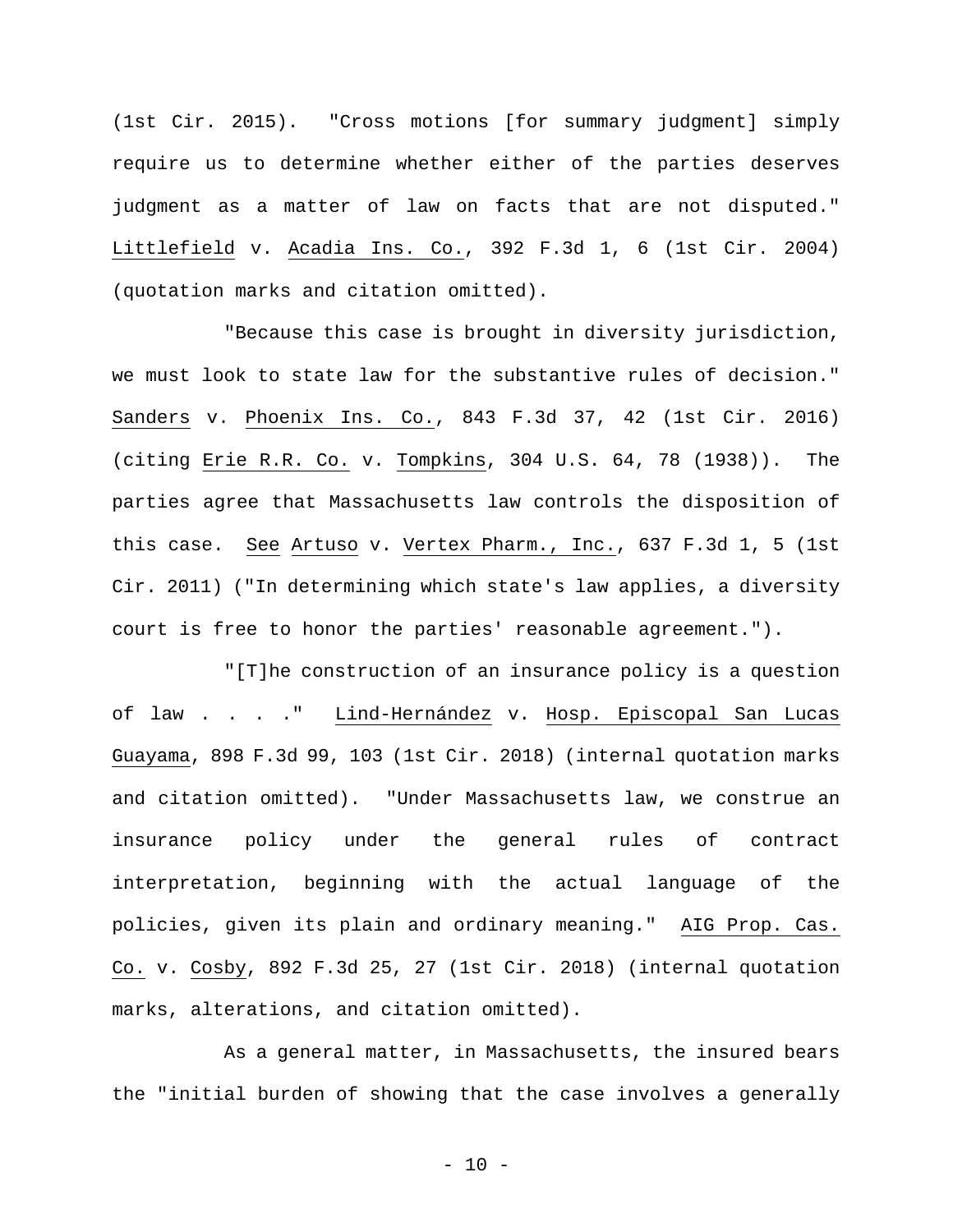covered risk under the policy." Stor/Gard, Inc. v. Strathmore Ins. Co., 717 F.3d 242, 247 (1st Cir. 2013) (citation omitted). Where, as is here, the parties do not dispute that the incident was a generally covered risk, the burden shifts such that the insurer must demonstrate that an exclusion precludes coverage. Clark Sch. for Creative Learning, Inc. v. Phila. Indem. Ins. Co., 734 F.3d 51, 55 & n.1 (1st Cir. 2013). "And if the insurer satisfies that burden, the burden shifts back to the insureds to show an exception to the exclusion holds sway." Stor/Gard, Inc., 717 F.3d at 247 (citation omitted).

However, where "a term is 'susceptible of more than one meaning and reasonably intelligent persons would differ as to which meaning is the proper one,' the term is ambiguous." U.S. Liab. Ins. Co. v. Benchmark Constr. Servs., Inc., 797 F.3d 116, 119-20 (1st Cir. 2015) (quoting Citation Ins. Co. v. Gomez, 426 Mass. 379, 381 (1998)). To the extent an ambiguity does exist, it is strictly construed against the insurer. See Metro. Prop. & Cas. Ins. Co. v. Morrison, 460 Mass. 352, 362-63 (2011).

It is also a principle of Massachusetts law that "[m]ore specific contract terms ordinarily control over more general contract terms." Davis v. Dawson, Inc., 15 F. Supp. 2d 64, 109 (D. Mass. 1998) (citing Lawson v. Fed. Deposit Ins. Corp., 3 F.3d 11, 17 (1st Cir. 1993)). Therefore, if a policy provision is found

- 11 -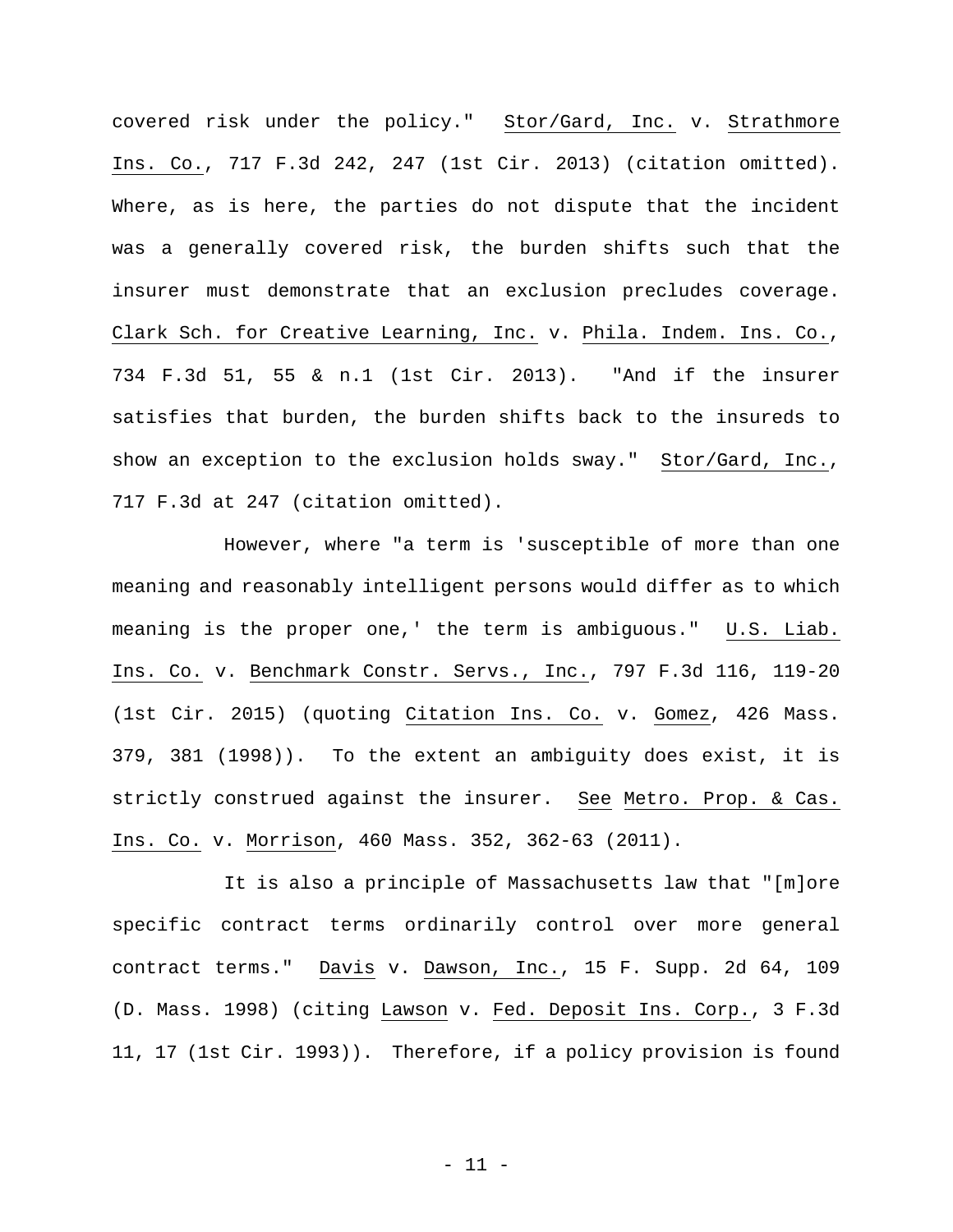to provide for coverage, then general exclusion clauses are inapplicable. See id.

## **B. Definition of "Decay"**

The parties agree that we must first determine whether the hidden decay section of the Additional Coverage - Collapse provision applies. If the ceiling collapse is covered by that section, or if the language is ambiguous with respect to coverage, then the general Faulty Construction and Wear and Tear Exclusions are inapplicable. The parties further agree that the nail withdrawal was "hidden," so that the disposition of this case turns at the outset on the definition and application of the word "decay."

As we have said, the Policy does not define "decay." In such circumstances, "courts often look to dictionaries for assistance in determining ordinary meaning." Fed. Ins. Co. v. Raytheon Co., 426 F.3d 491, 498-99 (1st Cir. 2005) (citation omitted). Here, the district court consulted two dictionaries. Easthampton, 322 F. Supp. 3d at 236. First, it looked to the Merriam-Webster Dictionary, which defined "decay" (in noun form) as a "gradual decline in strength, soundness, or prosperity or in degree of excellence or perfection," "a wasting or wearing away," and a "rot . . . specifically[,] aerobic decomposition of proteins chiefly by bacteria." Decay, Merriam-Webster Dictionary, available at https://www.merriam-webster.com/dictionary/decay.

- 12 -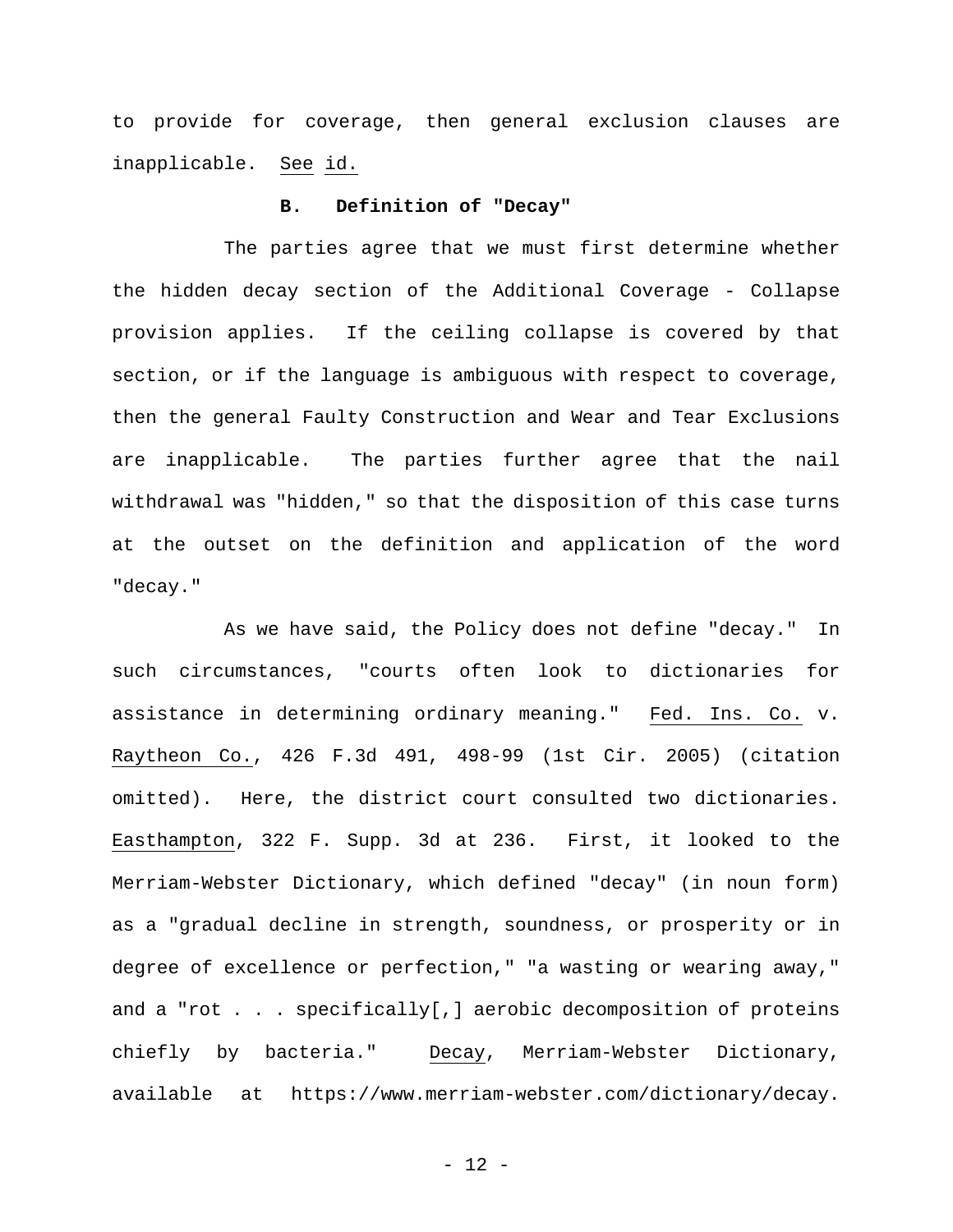Second, it turned to the Oxford English Dictionary, which defined "decay" as "[t]he process of falling off from a prosperous or thriving condition; progressive decline; the condition of one who has thus fallen off or declined," "falling off (in quantity, volume, intensity, etc.); dwindling, decrease," and "the destructive decomposition or wasting of organic tissue; rotting." Decay, Oxford English Dictionary, available at http://www.oed.com/view/Entry/48067?rskey=z7ljDr& result=1#eid.

The district court held that "[t]he most reasonable reading of the word 'decay' as it is used in the Policy is that it refers to the broader concept of the word." Easthampton, 322 F. Supp. 3d at 236. That is, a "gradual decline in strength" or "progressive decline" as opposed to a narrower definition that entails organic rotting. Id. at 236-37. In support, it noted that the Policy used the word "rot" in a separate exclusion titled "'Fungus,' Wet Rot, Dry Rot and Bacteria." Id. at 236. Therefore, the district court reasoned that the Insurance Company must have intended "decay" to mean something broader than rot. Id. at 236-37.

We agree with the district court's decision, although not its reasoning. As used in the Policy, the word "decay" could plausibly be read to mean either "progressive decline" or "rot." Accordingly, its meaning is ambiguous and that ambiguity must be

- 13 -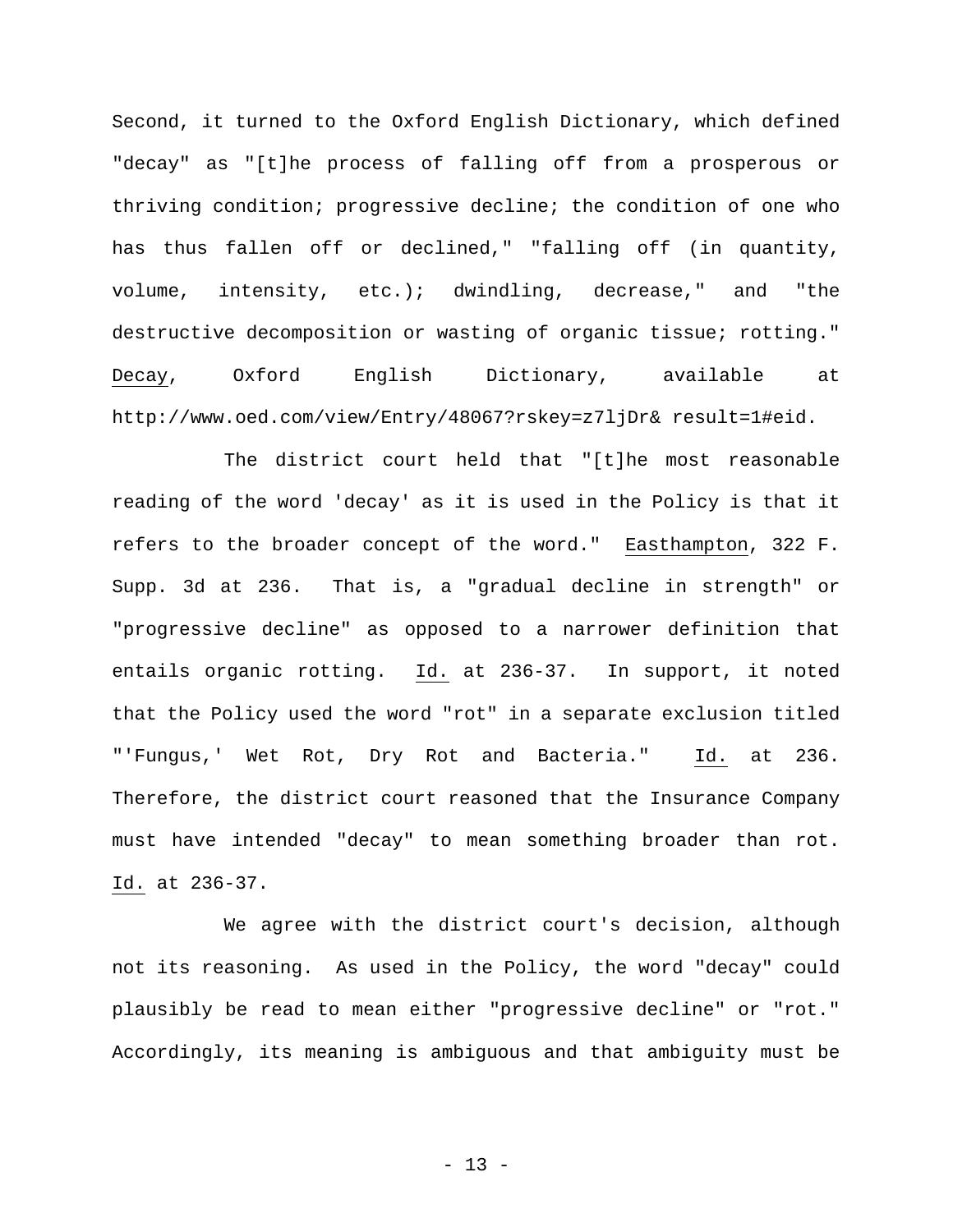resolved in the Church's favor.<sup>3</sup> See U.S. Liab. Ins. Co., 797 F.3d at 119-21; Allmerica Fin. Corp. v. Certain Underwriters at Lloyd's, London, 449 Mass. 621, 628 (2007). On that basis alone, we affirm the district court's judgment.

We note that other courts have resolved this issue in the same way. For example, in Stamm Theatres, Inc. v. Hartford Cas. Ins. Co., 93 Cal. App. 4th 531, 535 (2001), the ceiling in the insured's theater "was in a state of 'imminent collapse.'" Several wooden trusses supporting the ceiling had cracked "completely through." Id. at 536. The theater produced an expert who attributed the cracks to, inter alia, "the increased load created by a partial reroofing." Id. The insurer produced experts who similarly concluded that the cracks were caused by excessive pressure on the trusses. Id. at 537. Considering an insurance policy that, like the Policy in question here, covered losses attributable to "hidden decay," the California Court of Appeals rejected the insurer's argument that the definition of "decay" should be limited to organic rot. Id. at 538-41. In doing so, the court stated that the insurer's failure to define "decay," coupled with the existence of multiple dictionary definitions of

 $\overline{a}$ 

<sup>3</sup> Neither party argued that the term was ambiguous at the district court. However, on appeal, the Church appears to have raised an ambiguity argument.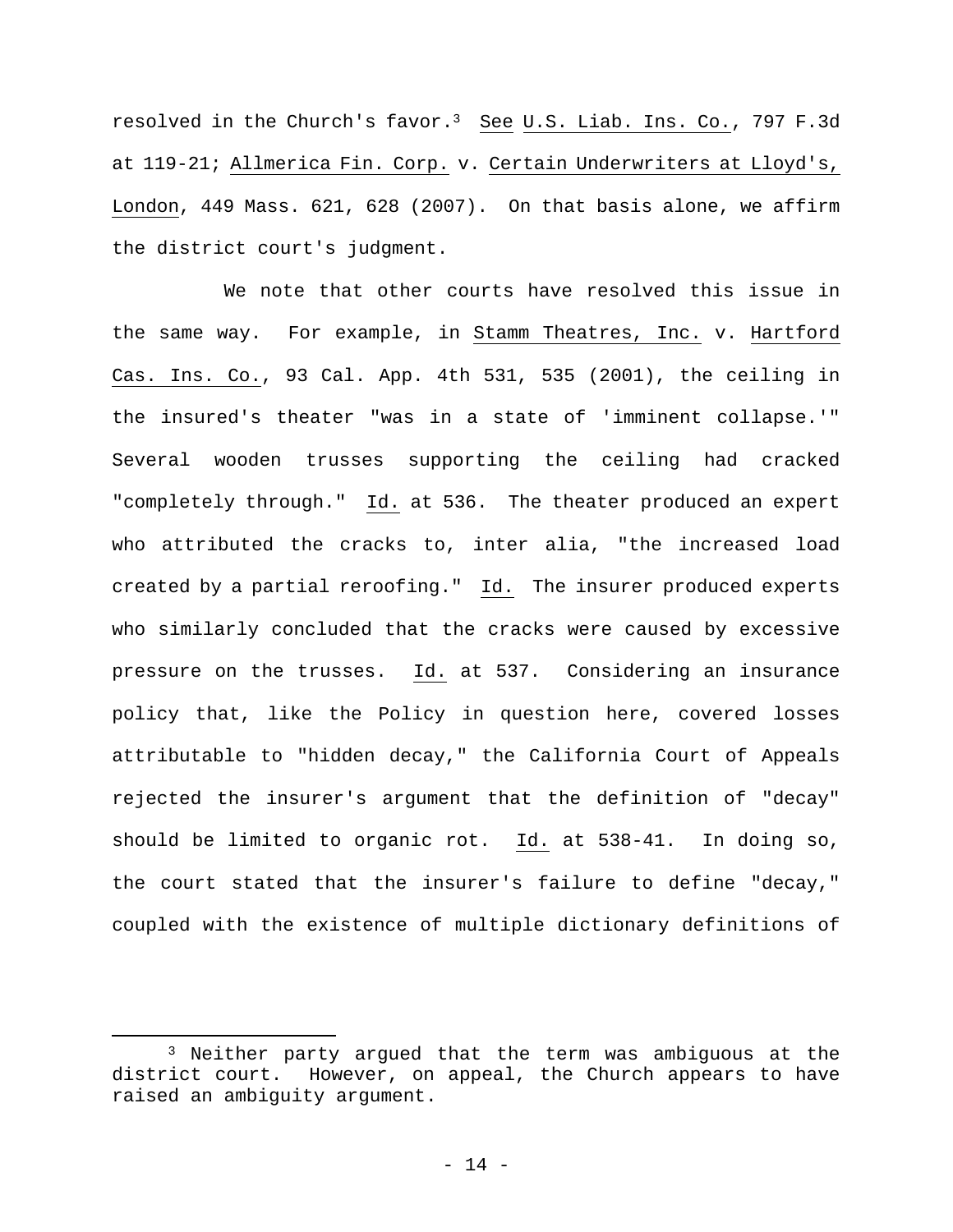the term, created an ambiguity that must be resolved in favor of the insured.4 Id. at 543.

The Insurance Company raises a variety of arguments in response, none of which are availing. First, it suggests that the cases the district court relied upon were inapposite because the "'decay' that was the actual subject of each [case] was uniformly, and more narrowly, associated with a discrete physical impairment to the material quality of a component of the collapsed property." However, that argument does nothing to refute the core holding of the cited cases -- namely, that those "physical impairments" were covered because they fell within a broader definition of "decay" that included gradual degradation.

 $\overline{a}$ 

<sup>&</sup>lt;sup>4</sup> It is also a principle that contract terms should be construed in their plain and ordinary meaning. AIG Prop. Cas. Co., 892 F.3d at 27. While "decay" has a definition connoting "rot" in the biological sciences, other courts have found that its "'ordinary, plain meaning' [] encompasses a 'generalized definition of decomposition.'" Joy Tabernacle—The New Testament Church v. State Farm Fire and Cas. Co., 616 F. App'x 802, 809 (6th Cir. 2015) (unpublished) (quoting Hani & Ramiz, Inc. v. North Pointe Ins. Co., No. 316453, 2014 WL 523492, at \*3 (Mich. Ct. App. Feb. 4, 2014) (unpublished per curiam opinion)); accord Quality Time, Inc. v. West Bend Mut. Ins. Co., No. 12-1008-JTM, 2013 WL 474289, at \*13 (D. Kan. Feb. 7, 2013) ("Because the term decay may, consistent with popular understanding, be construed to mean gradual deterioration or degradation, without organic decomposition, this is how the court construes the term here."); Ne. Ctr. Inc. v. St. Paul Fire and Marine Ins. Co., No. 03-246- TS, 2006 WL 842396, at \*5 (N.D. Ind. Mar. 28, 2006) (concluding that "decay" "is not ordinarily understood to mean only 'rot,'" but rather connotes "a progressive failure in strength or soundness" or "wasting and wearing away.").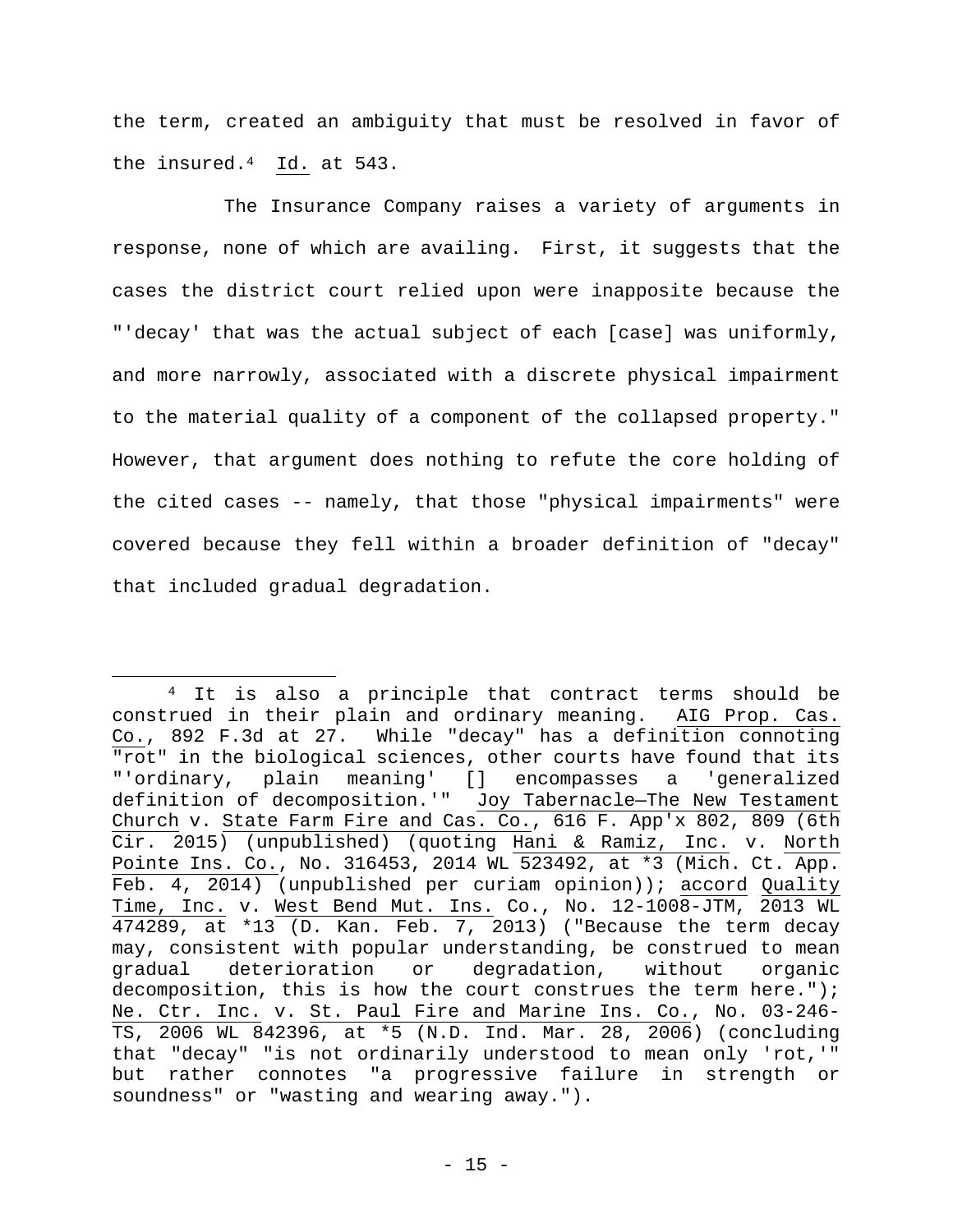Second, the Insurance Company complains that the district court's chosen definition would encompass all collapses, because "it is difficult to imagine any collapse, of any structure, being caused by something other than 'decay.'" But, even if the Insurance Company did not intend to provide coverage for collapses like the one in question, that is a self-inflicted problem. The Insurance Company, which wrote the Policy, could simply have defined "decay" narrowly or limited the coverage period. Despite the Insurance Company's protestations, our interpretation of the Policy would not result in coverage for all collapses. As the district court correctly noted, "[t]he insured still has to prove that one of the . . . enumerated causes of loss contributed to the collapse, and where an insured relies on hidden decay, the insured still has to show a gradual deterioration or decline in strength or soundness that was not apparent to the insured." Easthampton, 322 F. Supp. 3d at 241.

Finally, the Insurance Company argues that the district court's decision "cannot be reconciled with [the First Circuit's] opinion in Parker v. Worcester Ins. Co., 247 F.3d 1 (1st Cir. 2001)." In that case, the plaintiff homeowner obtained homeowner's insurance shortly after acquiring her Connecticut home. Parker, 247 F.3d at 2. Soon after moving in, she noticed hairline cracks in the concrete walls of the basement but disregarded them as cosmetic. Id. Approximately ten years later, she "noticed that

- 16 -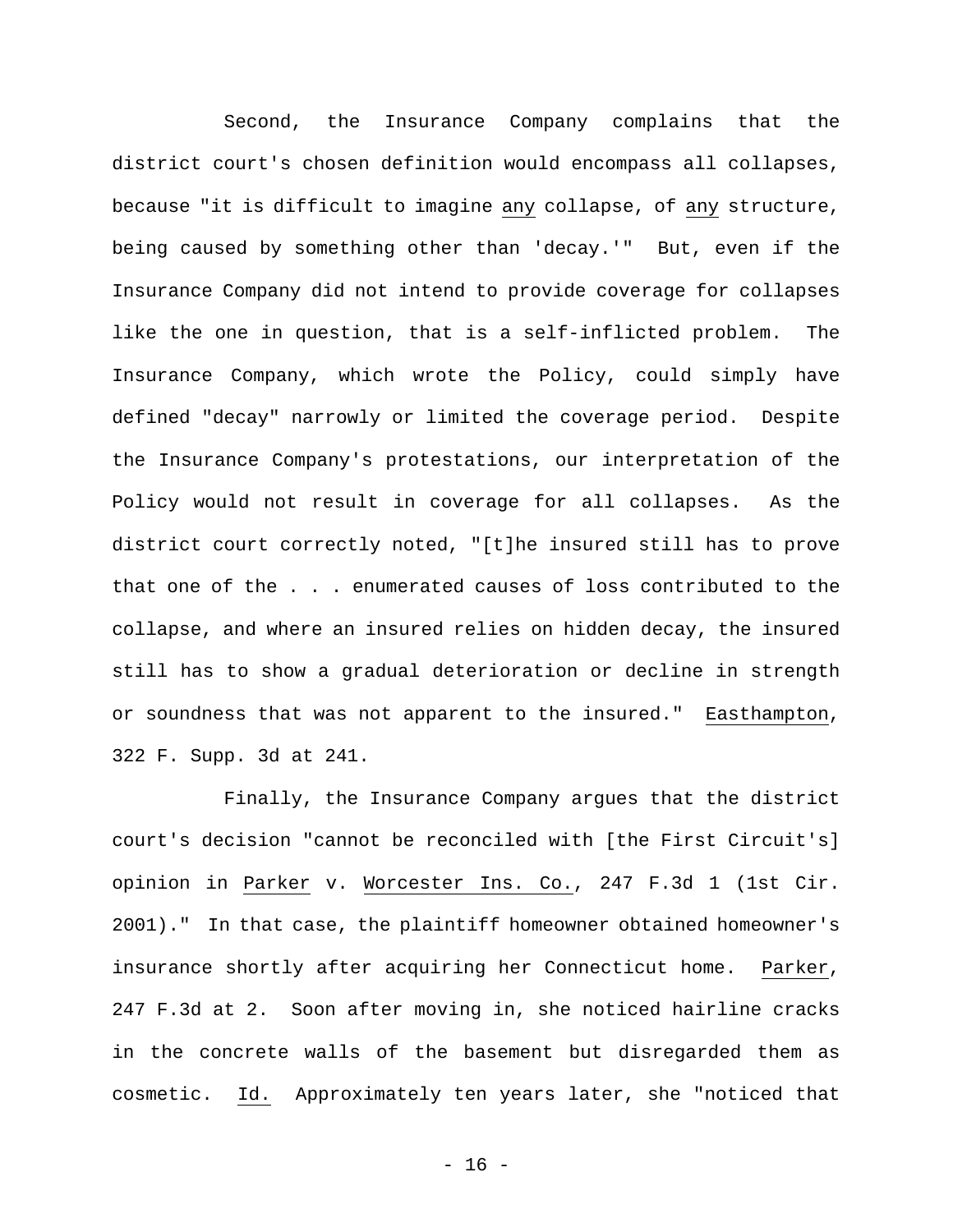the cracks were growing larger," threatening the home's foundation, and filed a claim for collapse with the defendant insurer.5 Id. The insurer denied coverage based on an engineering report which concluded that the cracks were caused by "defective concrete" and "high lateral earth pressures due to poor drainage." Id. at 3.

The district court granted summary judgment for the insurer, finding that the claim was time-barred. Id. at 3-4. This court reversed, concluding that the Connecticut Supreme Court<sup>6</sup> would likely toll the limitations period until "the point of real or imputed knowledge of such a threat [of loss]." Id. at 5. However, in dicta, the decision expressed skepticism as to the merits of the claim, cautioning that the policy excluded coverage for loss "due to faulty construction of the foundation." Id. at 6. While there was a coverage provision for "hidden decay," the decision also stated that "'decay' is not a backdoor to coverage for poor construction materials and workmanship." Id.

Here, because the second and third layers of the ceiling were never fastened to the joists, the Insurance Company argues

 $\overline{a}$ 

<sup>5</sup> In Connecticut, a property owner may file a claim for collapse "as soon as structural integrity is substantially impaired." Parker, 247 F.3d at 4 (citing Beach v. Middlesex Mut. Assurance Co., 532 A.2d 1297, 1300-01 (Conn. 1987)).

<sup>6</sup> In Parker, although the case was filed in Massachusetts, the parties agreed that Connecticut law controlled. 247 F.3d at 3.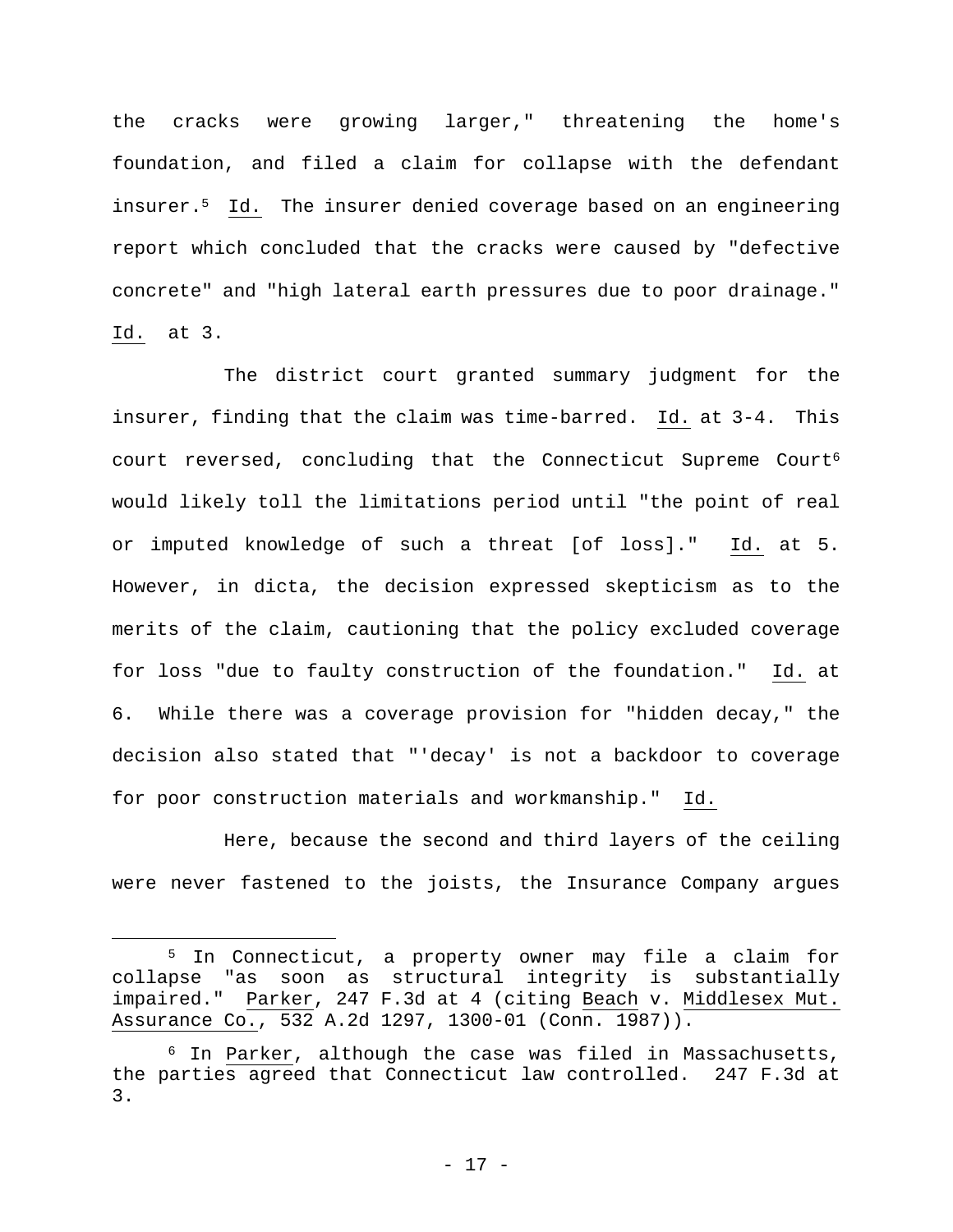that the collapse was attributable to defective workmanship and that the above-quoted dicta from Parker compels reversal. It argues that to do otherwise would be to "sneak in through the backdoor of coverage in the guise of 'hidden decay.'" In support, the Insurance Company claims that "[t]he policy language in the two [cases] is essentially the same."

Even ignoring the fact that the cited language was dicta, which is not binding, there are important distinctions between Parker and this case. In Parker, the insurer limited coverage for collapses attributable to "defective material or methods" only to situations where the collapse occurred "during construction." 247 F.3d at 6. By contrast, in this case, the Insurance Company explicitly granted coverage for collapses occurring after construction, provided the collapse was caused in part by hidden decay. Moreover, in Parker, because the concrete that caused the collapse was defective to begin with, it was doubtful that it "could be called 'decay,'" so the hidden decay provision was inapplicable. Id. at 6. Here, even assuming that the ceiling as put together at the time of collapse was defective, the Malo report establishes that the cause of the collapse was the progressive weakening of the smooth nails connecting the first layer of the ceiling to the joists. Our holding is not inconsistent with Parker.